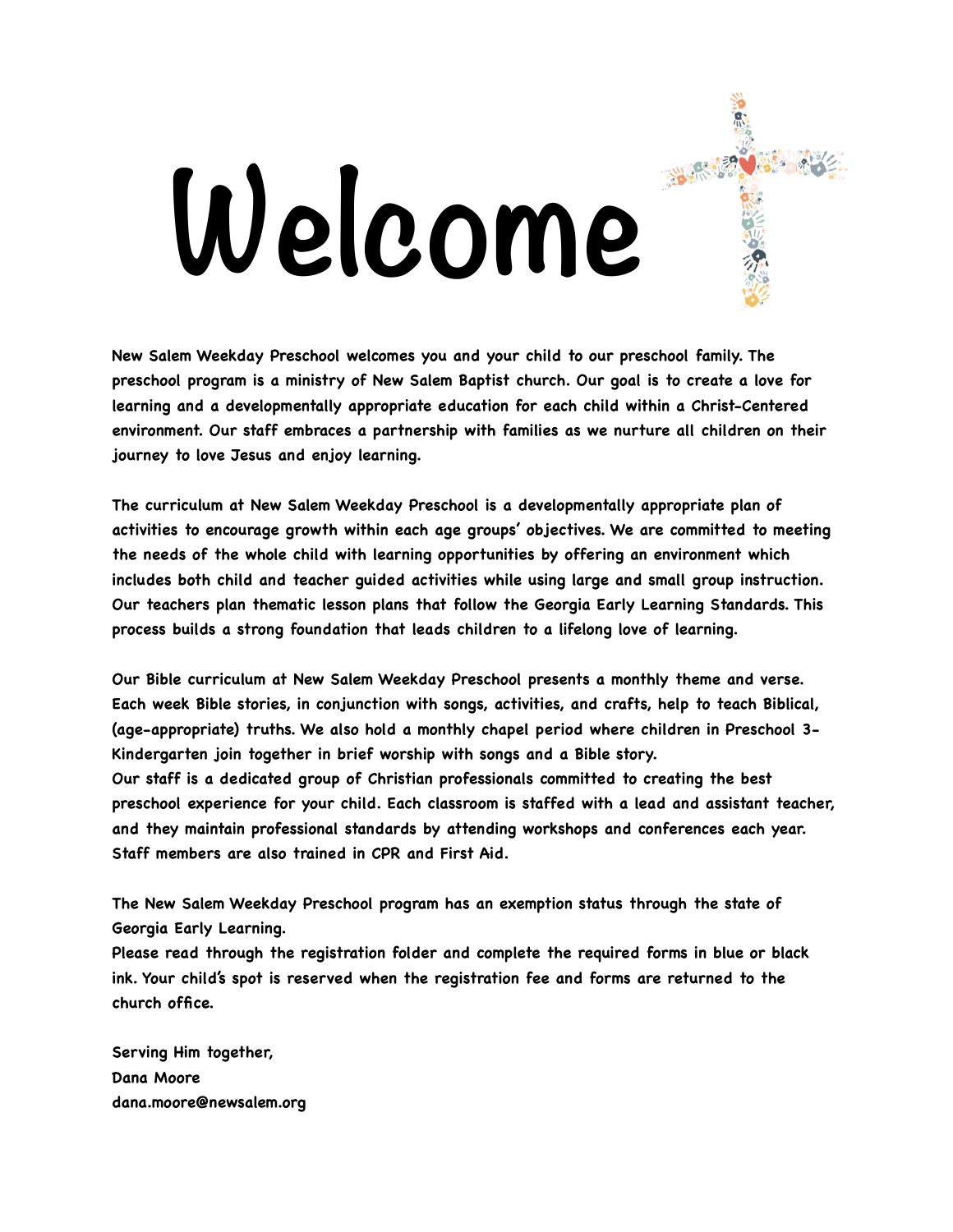## **New Salem Weekday Preschool & Kindergarten**

### **Class Schedule, Tuition & Fees**

The registration for each class is \$175.00 and is due at the time of registration. This fee reserves your child's place in our program for the 2022-2023 school year and is non-refundable after June 1, 2022. An activity fee is due on September 1,2022 for all classes. All students will need an up-to-date Georgia 3231 Certificate of Immunization.

Tuition is based on an annual fee divided into 10 payments. It can be paid on an annual or monthly basis. Monthly payments are due in advance. The first tuition payment is due no later than July 30, 2022. Tuition for the remainder of the school year is due by the 30<sup>th</sup> of each month in advance of attendance.

| <b>Class</b>                                    | <b>Days</b>                          | <b>Hours</b>       | Age                                | <b>Ten Tuition</b><br><b>Payments</b><br>of: | Registration<br>Fee | <b>Activity</b><br><b>Fee</b><br>By 9/1/22 |
|-------------------------------------------------|--------------------------------------|--------------------|------------------------------------|----------------------------------------------|---------------------|--------------------------------------------|
| Preschool 1                                     | Tuesday &<br>Thursday                | $9 am - 1 pm$      | $1$ yr. by<br>9/1/21               | \$195                                        | \$175.00            | \$30                                       |
| Preschool 2<br>$(3 \text{ Days})$               | Tuesday,<br>Wednesday,<br>& Thursday | $9 am - 1 pm$      | 2 yrs. by<br>9/1/21                | \$220                                        | \$175.00            | \$95                                       |
| Preschool 2<br>(4 Days)                         | Monday -<br>Thursday                 | $9 am - 1 pm$      | 2 yrs. by<br>9/1/21                | \$230                                        | \$175.00            | \$100                                      |
| Preschool 3<br>$(3 \text{ Days})$               | Tuesday,<br>Wednesday,<br>& Thursday | $9 am - 1 pm$      | 3 yrs. by<br>9/1/21                | \$220                                        | \$175.00            | \$95                                       |
| Preschool 3<br>(4 Days)                         | Monday $-$<br>Thursday               | $9 am - 1 pm$      | 3 yrs. by<br>9/1/21                | \$230                                        | \$175.00            | \$100                                      |
| Preschool 4<br>(Young 4s)<br>$(3 \text{ Days})$ | Tuesday,<br>Wednesday,<br>& Thursday | $9 am - 1 pm$      | Must turn 4<br>yrs. by<br>12/31/21 | \$230                                        | \$175.00            | \$95                                       |
| Preschool 4<br>(Young 4s)<br>(4 Days)           | Monday $-$<br>Thursday               | $9 am - 1 pm$      | Must turn 4<br>yrs. by<br>12/31/21 | \$240                                        | \$175.00            | \$100                                      |
| Pre-K                                           | Monday $-$<br>Thursday               | $9am - 1pm$        | 4 yrs. by<br>9/1/21                | \$245                                        | \$175.00            | \$100                                      |
| Kindergarten                                    | Monday $-$<br>Thursday               | $8:30-1:30$<br>p.m | 5 yrs. by<br>9/1/21                | \$320.00                                     | \$175.00            | \$115                                      |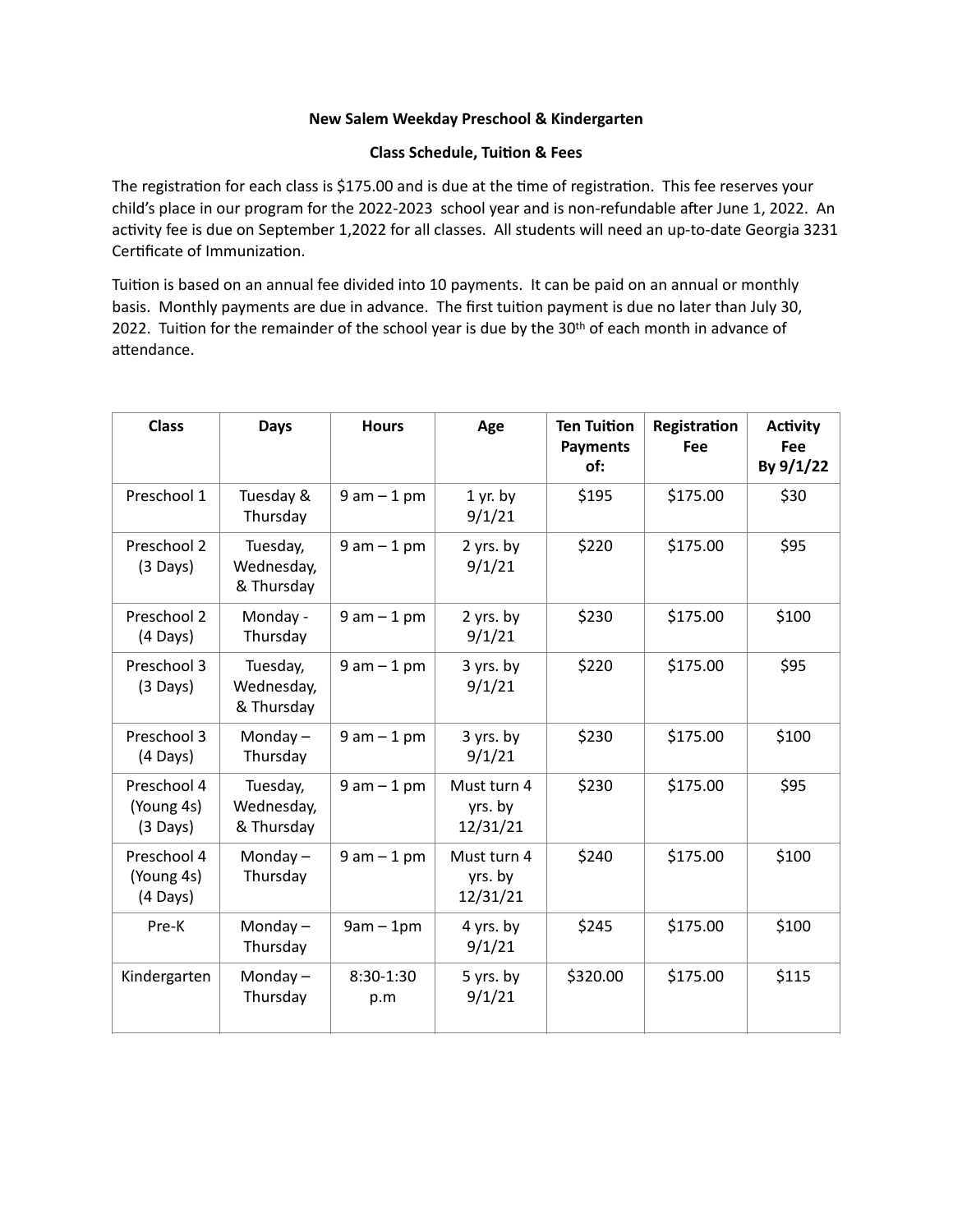

# 2022-2023 (**Tentative)** School Calendar

| July 30       | Tuition Payment Due for August      |
|---------------|-------------------------------------|
| Aug. 8        | Open House (drop-in) 5:30-7:30 p.m. |
| Aug. 9        | First Day of School !               |
| Aug. 30       | Tuition Payment Due for September   |
| Aug. 30       | Activity Fee Due                    |
| Sept. 5       | Labor Day (No School)               |
| Sept. 26-29   | Fall Break (No School)              |
| Sept. 30      | Tuition Due For October             |
| Oct. 30       | Tuition Due For November            |
| Nov. 8        | Election Day (No School)            |
| Nov. 21-24    | Thanksqiving Break (No School)      |
| Nov. 30       | Tuition Due For December            |
| Dec. 19-Jan 4 | Christmas Break (No School)         |
| Dec. 30       | Tuition Due For January             |
| Jan. 5        | First Day Back From Christmas Break |
| Jan. 16       | MLK Holiday (No School)             |
| Jan. 30       | Tuition Due For February            |
| Feb. 20-23    | Winter Break (No School)            |
| Feb. 28       | Tuition Due For March               |
| March 30      | Tuition Due For April               |
| April 3-6     | Spring Break (No School)            |
| April 30      | Tuition Due For May                 |
| May 18        | Last Day Of School                  |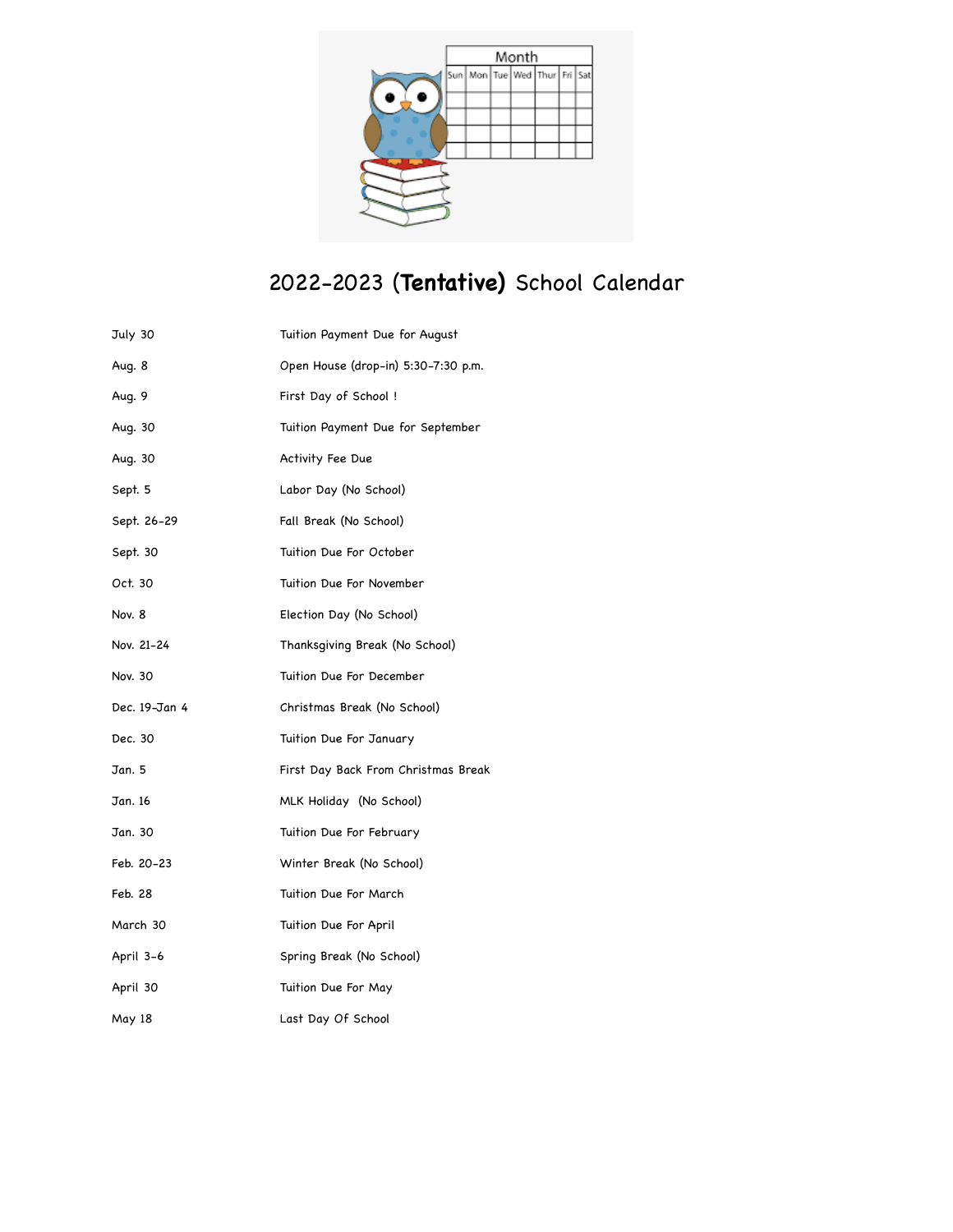## COVID Protocol

(Subject to be changed or modified as needed)

## **What is close contact exposure?**

Exposure (or being in close contact) is defined as being within 6 feet of someone for 15 minutes or more over a 24 hour period.

## **What if a preschool student has close contact exposure to someone with COVID ?**

- The student or teacher, sibling, or household members should not come to school.
- Students and their siblings can return on the 6th day with the date of the last exposure to the positive person under the following circumstances:

 1. No symptoms or medication to help reduce symptoms for 48 hours. ( fever, cough, runny nose, or upset stomach)

#### **What if a teacher has close contact exposure to someone with COVID?**

- The teacher and any household member will not come to school.
- The teacher may return on the 6th day with a negative COVID test.

#### **What if a teacher or student test positive for COVID?**

- **• Positive individual and household members (including siblings) should not come to school.**
- **• Individual who tested positive should remain home for 5 days following the positive test and can return to school on day 6. The following criteria must be met to return on day 6:**
- A negative COVID test given after day 5 of the initial positive COVID test.
- Return on day 11 from the initial positive COVID test with no symptoms at all.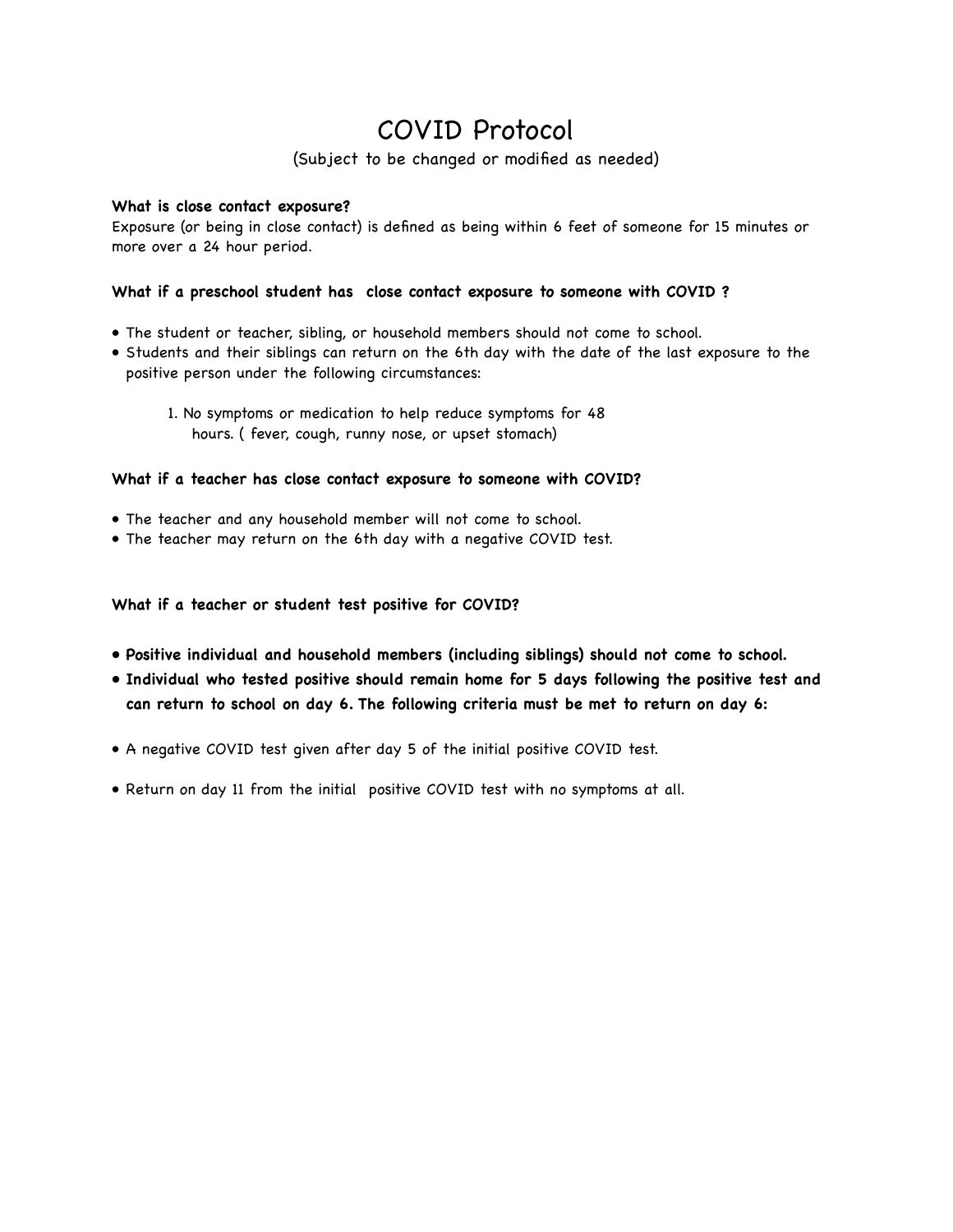# **Sick Child Policy**

For the protection of your child, the other children in the preschool and the preschool staff**, we request that parents not bring a child to school that appears not to feel well or has been sick in the past 48 hours.**

Children who have had the following symptoms within the last 48 hours or are needing medication to keep a fever down will not be admitted into the preschool classroom. 48 hours of no symptoms without any medication.

> **Fever 99.5 Green or Cloudy Runny Nose Runny, Pink, or Infected eyes Vomiting or Diarrhea Croup, Coughing, Sneezing**

**Symptoms of childhood diseases (scarlet fever, mumps, measles, chicken pox)**

**Skins infections such as boils, ringworm, impetigo, staph, or any unexplained rash**

When a staff member calls to communicate a child is sick, the parent needs to come and pick up the child immediately.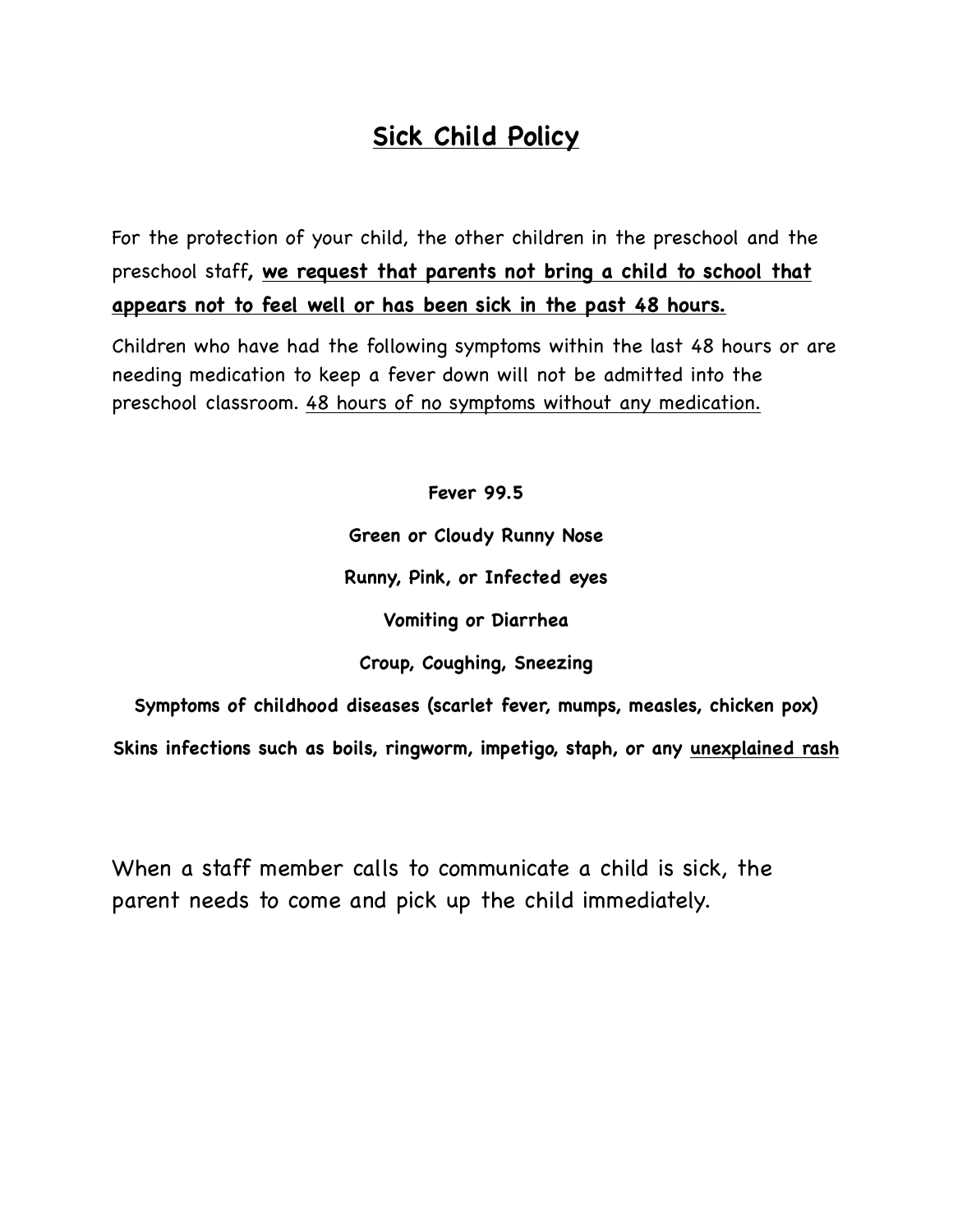## **Carpool/Dismissal Information**

Each family is given two copies of the carpool tag for their family. Parents or others picking up your child/children should have your families tag with them at carpool time. If you need additional tags, please email dana.moore@newsalem.org to request additional car tags.

 We must have permission for any change in your child or children's dismissal routine. In an emergency, every effort should be made to call the church office to notify the staff of any changes. Please note that anyone picking up your child/children will need a photo identification other than the custodial parent or guardian.

In the event of an unusual or extreme emergency where you are unable to contact the school by phone, the following people listed below will be called and are allowed to pick up your child/children with proper identification.

*Please fill out both sides of this form*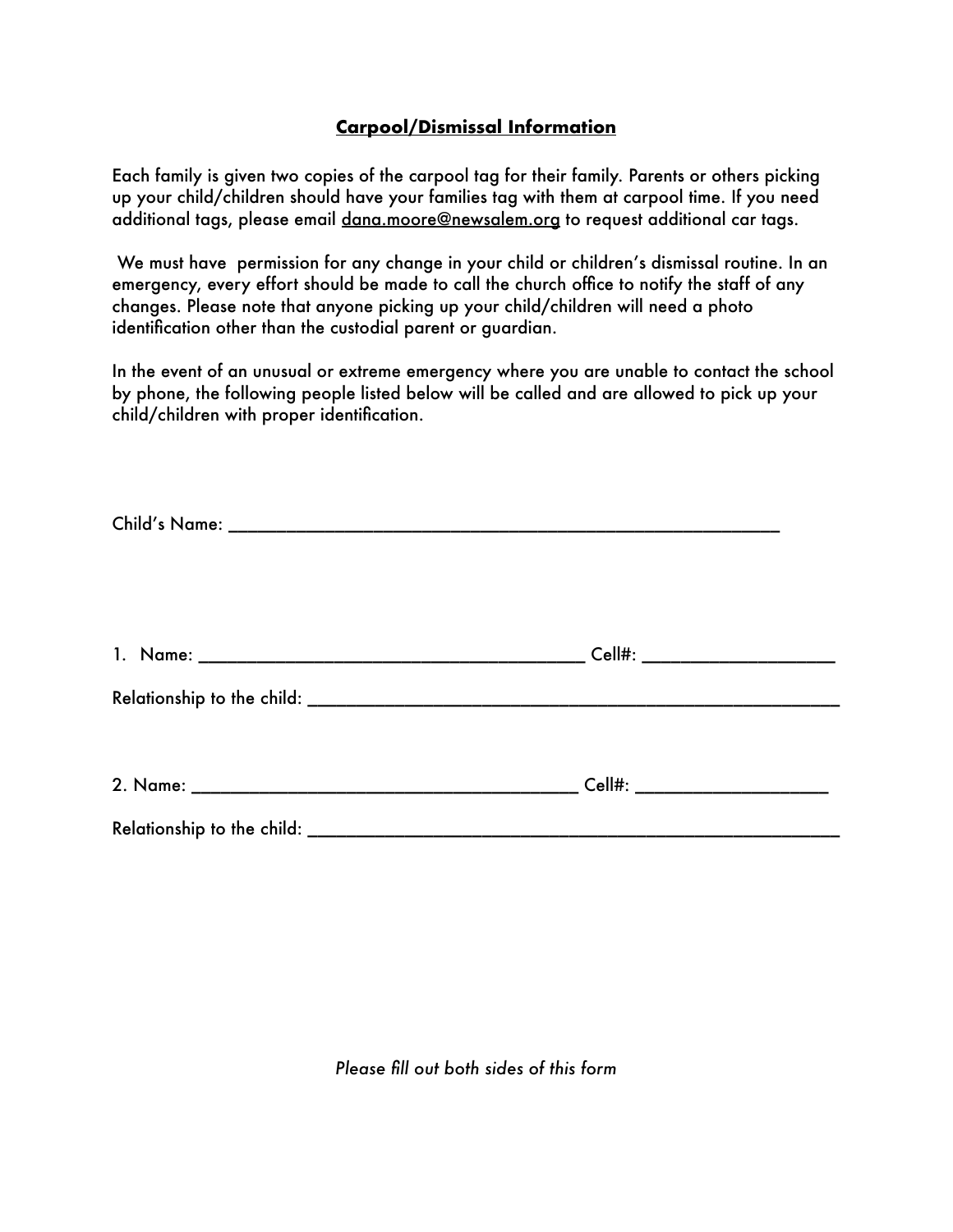## **Picture & Social Media**

## **Consent Form**

**Indicated below, I grant permission for my child's information or image to be used in the below stated ways for classroom and school use.** 

**(Fill out one per child that attends NSWP)**

**Child's Name \_\_\_\_\_\_\_\_\_\_\_\_\_\_\_\_\_\_\_\_\_\_\_\_\_\_\_\_\_\_\_\_\_\_\_\_\_\_\_\_\_\_\_\_\_\_\_\_\_\_\_\_\_\_\_\_\_\_\_\_\_**

**Please initial each item below:**

| Yes | <b>No</b> |                                                                                                                                                                                                                                         |
|-----|-----------|-----------------------------------------------------------------------------------------------------------------------------------------------------------------------------------------------------------------------------------------|
|     |           | Individual child's pictures for school picture to be<br>sent home to parents or classroom use only.                                                                                                                                     |
|     |           | Child's picture that might be used on the public<br>preschool website or Facebook page. We never<br>put a child's name on a public site.                                                                                                |
|     |           | Class email list that is shared with only class parents.                                                                                                                                                                                |
|     |           | Closed private class Facebook page. The class Face-<br>book page is not public and by invitation only. It is<br>used for families to see daily activities within the<br>classroom. The Facebook page is also used for<br>communication. |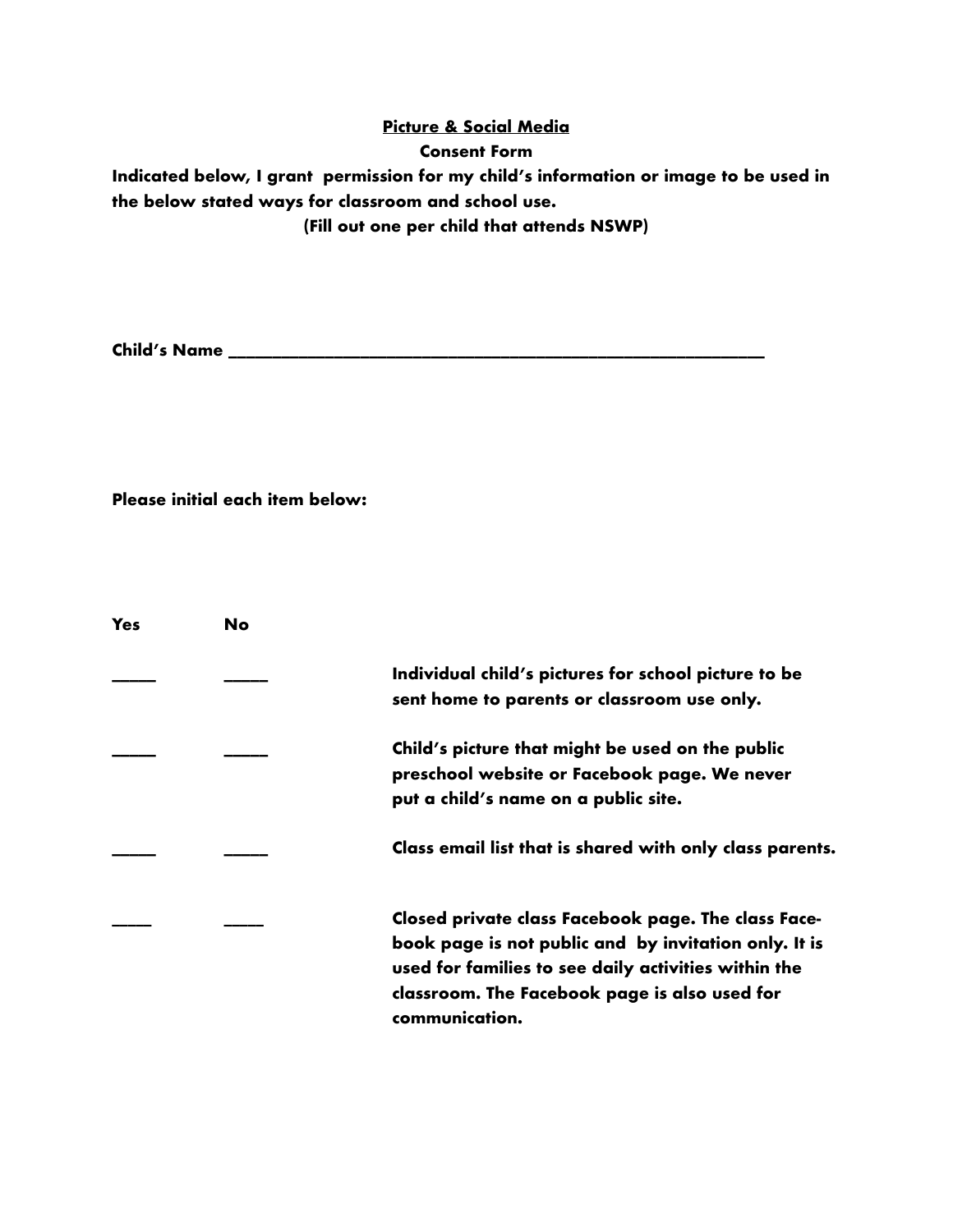

## **New Salem Weekday Preschool & Kindergarten**

**2022-2023**

**Registration Form**

**(Please print in blue or black ink)**

| Name Called By: ______________________________D.O.B. _________________Gender: ______________ |                                                                 |
|----------------------------------------------------------------------------------------------|-----------------------------------------------------------------|
|                                                                                              |                                                                 |
|                                                                                              |                                                                 |
|                                                                                              |                                                                 |
|                                                                                              |                                                                 |
|                                                                                              |                                                                 |
|                                                                                              |                                                                 |
|                                                                                              |                                                                 |
|                                                                                              |                                                                 |
|                                                                                              |                                                                 |
|                                                                                              | $\omega$ . The contract of $\omega$ is the contract of $\omega$ |

**Please check the class you are registering your child for:**

**The preschool day is 9:00-1:00, Monday-Thursday. The Kindergarten day is 8:30-1:30, Monday-Thursday**

| Preschool 1  | 2 days a week only (Tuesday and Thursday)       |  |  |
|--------------|-------------------------------------------------|--|--|
| Preschool 2  | 3 days a week (Tuesday, Wednesday, Thursday)    |  |  |
| Preschool 3  | 3 days a week (Tuesday, Wednesday, Thursday)    |  |  |
| Preschool 4  | 3 days a week (Tuesday, Wednesday, Thursday)    |  |  |
| Preschool 2  | 4 days a week (Monday-Thursday)                 |  |  |
| Preschool 3  | 4 days a week (Monday-Thursday)                 |  |  |
| Preschool 4  | 4 days a week (Monday-Thursday)                 |  |  |
| Pre-K        | 4 days a week only (Monday-Thursday)            |  |  |
| Kindergarten | 4 days a week only (Monday-Thursday, 8:30-1:30) |  |  |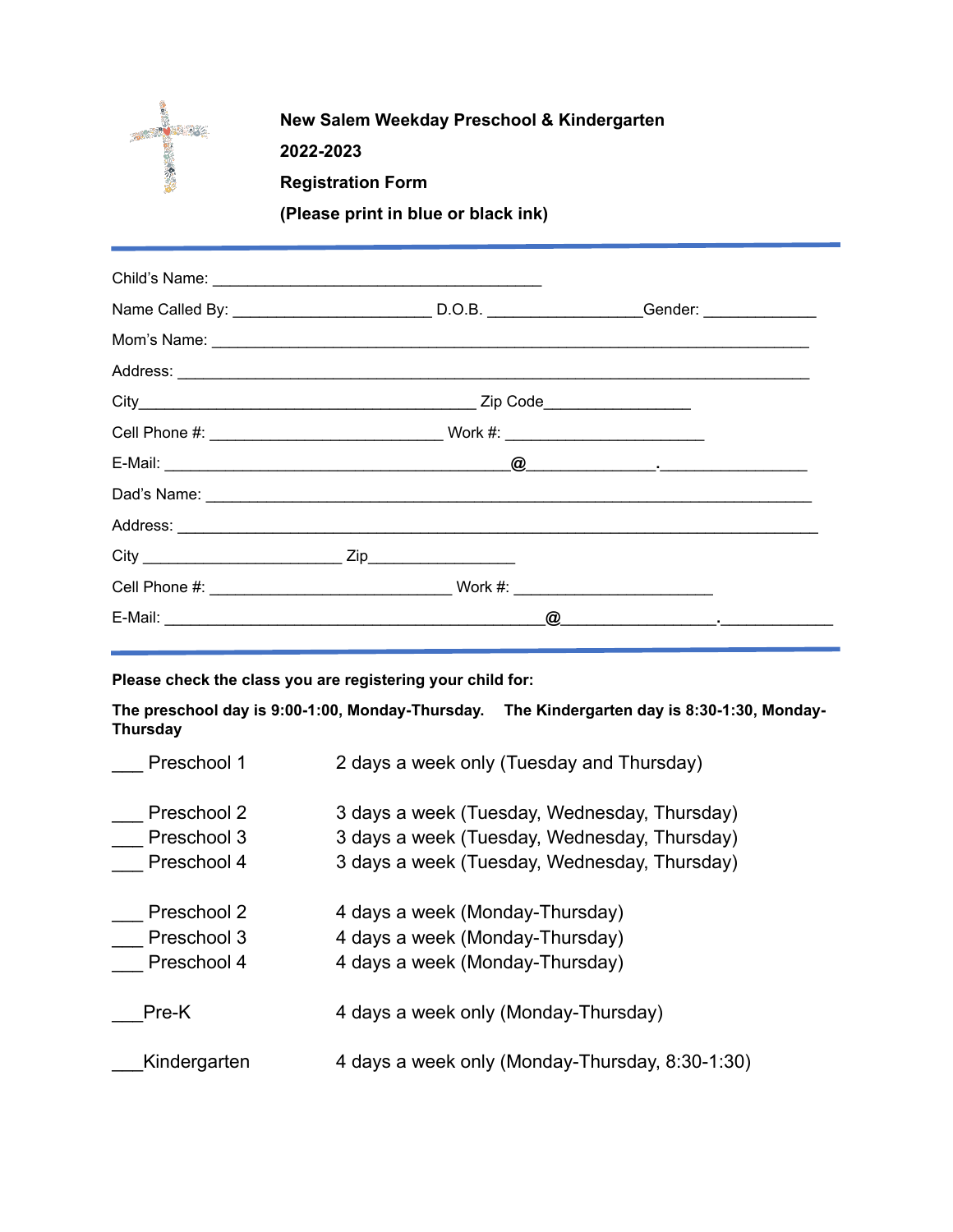New Salem Weekday Preschool

2022-2023



(**PLEASE PRINT IN BLACK OR BLUE INK)**

|                                         | Gender__________________________                                                                                                                                                                                                     |  |  |
|-----------------------------------------|--------------------------------------------------------------------------------------------------------------------------------------------------------------------------------------------------------------------------------------|--|--|
|                                         |                                                                                                                                                                                                                                      |  |  |
|                                         |                                                                                                                                                                                                                                      |  |  |
|                                         |                                                                                                                                                                                                                                      |  |  |
|                                         |                                                                                                                                                                                                                                      |  |  |
|                                         | Dad's Name <b>Cell Contract Contract Contract Contract Contract Contract Contract Contract Contract Contract Contract Contract Contract Contract Contract Contract Contract Contract Contract Contract Contract Contract Contrac</b> |  |  |
|                                         |                                                                                                                                                                                                                                      |  |  |
|                                         |                                                                                                                                                                                                                                      |  |  |
|                                         |                                                                                                                                                                                                                                      |  |  |
|                                         | Has the child attended preschool in the past? _________                                                                                                                                                                              |  |  |
|                                         | If yes, where? experience the contract of the contract of the contract of the contract of the contract of the contract of the contract of the contract of the contract of the contract of the contract of the contract of the        |  |  |
|                                         | Does your child have any allergies? ____________ Does he/she require an Epipen? ____                                                                                                                                                 |  |  |
|                                         | Does your child have any other medical conditions, hearing/vision loss, speech delays? ________ If yes,                                                                                                                              |  |  |
|                                         |                                                                                                                                                                                                                                      |  |  |
|                                         | Does/will your child receive developmental service from Babies Can't Wait, Cobb County school system,                                                                                                                                |  |  |
|                                         | and/or other private or public service for physical, occupational, behavioral, speech, and/or delays? If yes,                                                                                                                        |  |  |
| please explain on the back of this page |                                                                                                                                                                                                                                      |  |  |

*Weekday is not equipped to accommodate all delays and/or special needs, in consideration of the safety, support, and continuing development of each child within our program. Each child will be considered for enrollment on an individual basis.*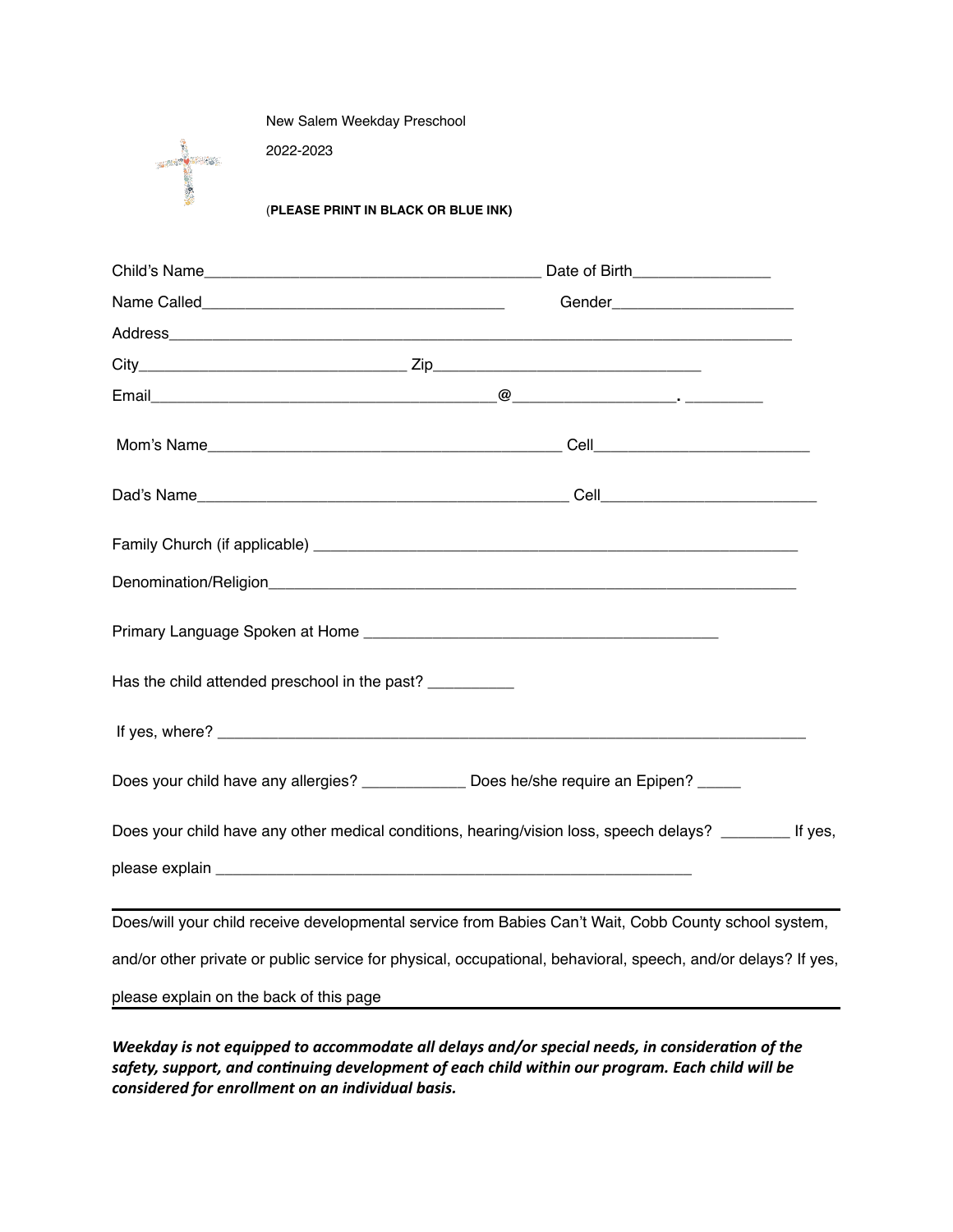# **Student Communication Form**

\*PLEASE **PRINT** IN **BLUE** OR **BLACK** INK ONLY\*

|                                                |                                                        | Name Called: _____________________                         |     |
|------------------------------------------------|--------------------------------------------------------|------------------------------------------------------------|-----|
| DOB: _________________<br>mo/day/yr            |                                                        | Car Tag #: ______________                                  |     |
|                                                | <b>Street</b>                                          | City                                                       | Zip |
| Allergies: Ves No                              |                                                        | (If yes, please provide allergy poster for the classroom.) |     |
|                                                |                                                        |                                                            |     |
| <b>Mom's Cell:____________________________</b> |                                                        |                                                            |     |
|                                                |                                                        |                                                            |     |
| Dad's Cell:_____________________________       |                                                        |                                                            |     |
|                                                | <b>Emergency Contact</b><br>*If no one can be reached* |                                                            |     |
|                                                |                                                        |                                                            |     |
|                                                |                                                        |                                                            |     |

*Please fill out and sign the reverse side of this form*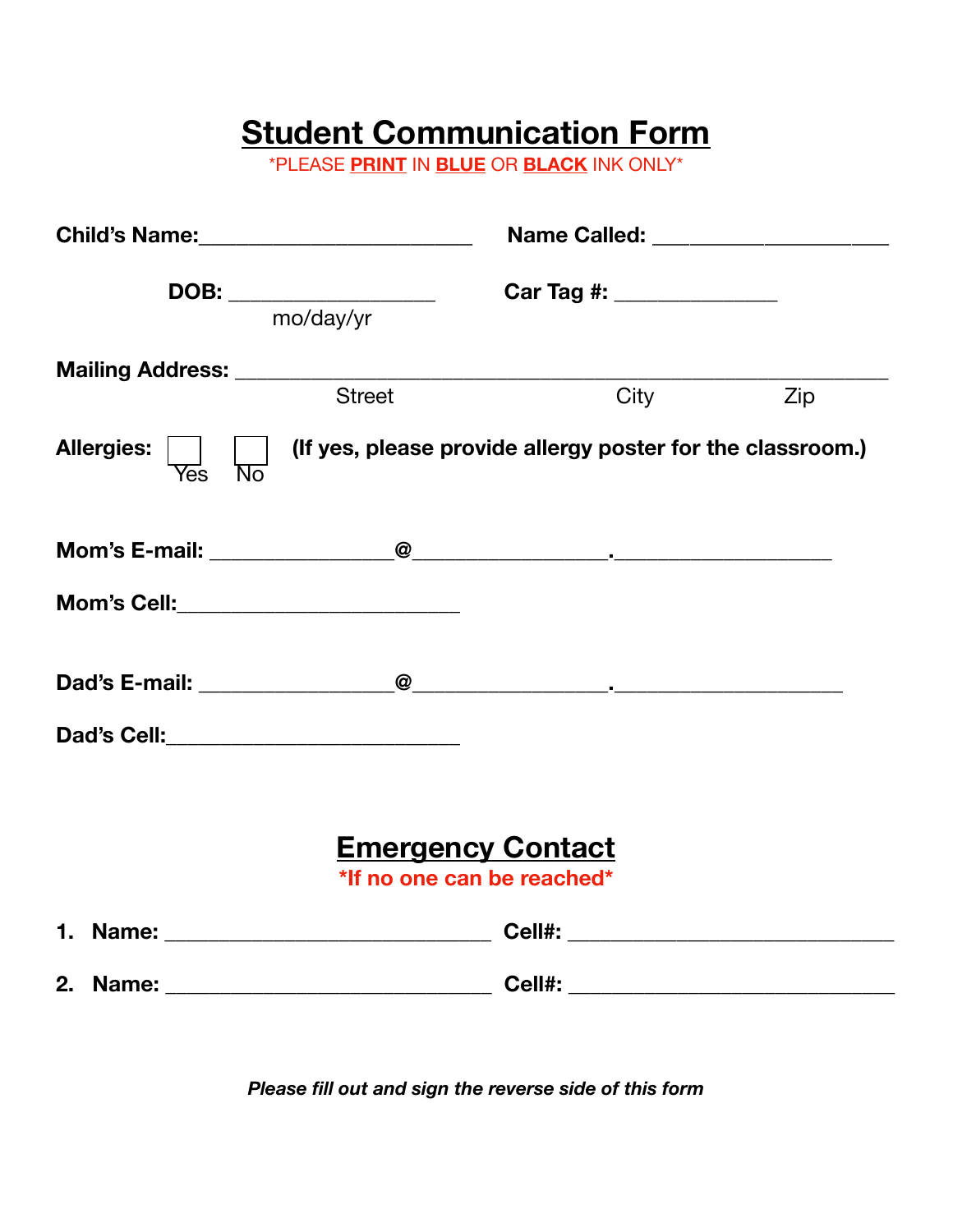## **Medical Emergency**

**In the event of an emergency where the parent or guardian cannot be reached, the two emergency contacts on the reverse side may be contacted and/or care for your child.**

**In the event of an emergency, where it is deemed necessary that immediate medical attention be received, I give permission for my child \_\_\_\_\_\_\_\_\_\_\_\_\_\_\_\_\_\_\_\_\_\_\_\_\_\_\_\_\_\_\_ to be transported to \_\_\_\_\_\_\_\_\_\_\_\_\_\_\_\_\_\_\_\_\_\_\_\_\_\_\_\_\_\_\_\_\_\_\_\_\_ hospital/medical facilty. I agree that NSWP in association with New Salem Baptist church staff and employees shall be free and harmless of any claims, demands, or suits arising from the giving of consent for medical treatment of my child by licensed medical providors and/or transportation of my child during such emergency; wheter by the school's staff, employess, or emergcency vehicles/technicians.**

**All efforts will be made to accomodate the parents choice of emergency facilites. However; these decisions will be based on your child's medical complaint, Emergecny Department diversion status and the advice of the EMS provider.**

**Parent Signature \_\_\_\_\_\_\_\_\_\_\_\_\_\_\_\_\_\_\_\_\_\_\_\_\_\_\_\_\_\_\_\_\_\_\_\_\_\_\_\_\_\_\_\_\_\_\_\_\_ Date \_\_\_\_\_\_\_\_\_\_\_\_\_\_\_\_\_\_\_**